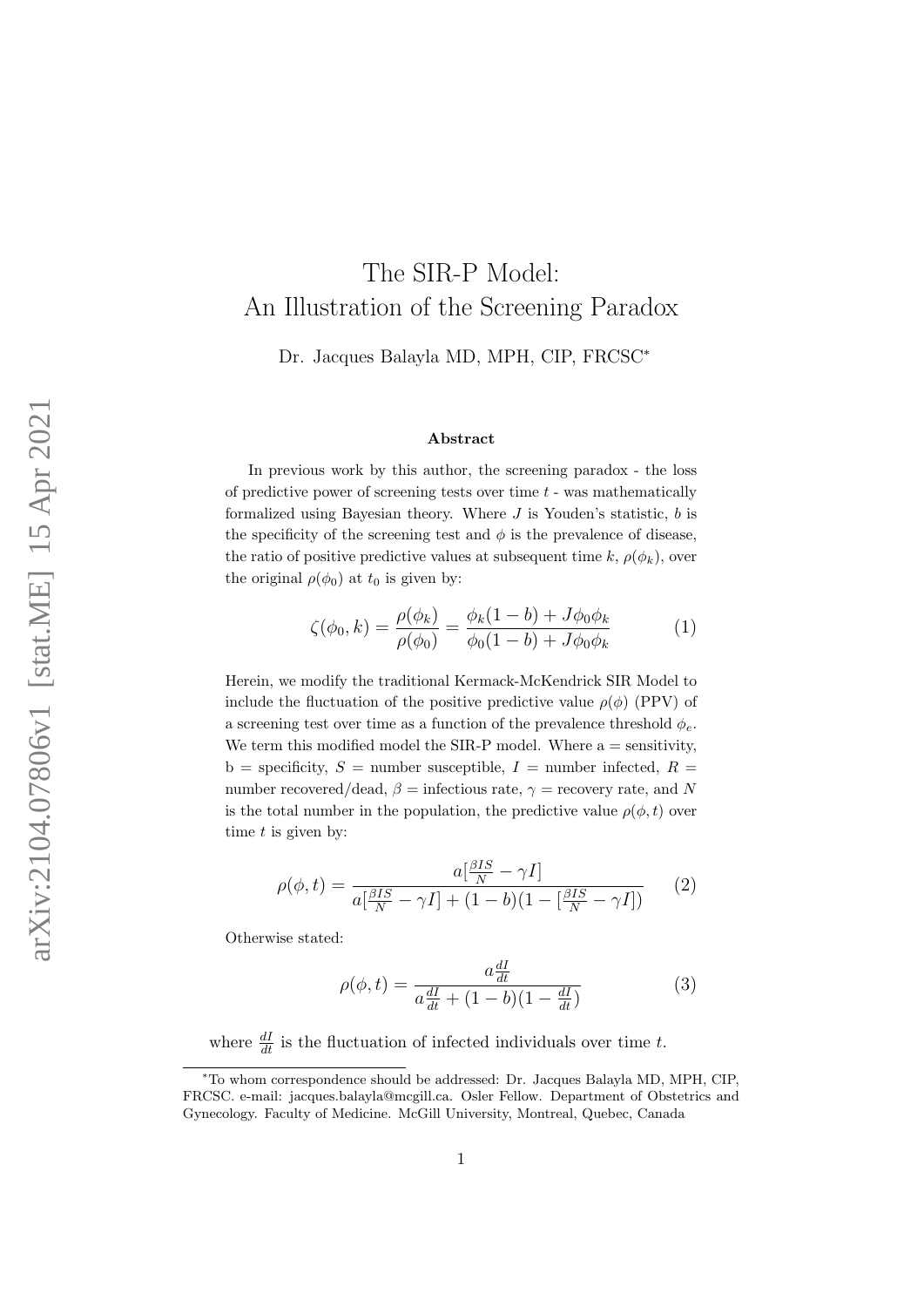#### 1 Compartmental models in epidemiology

The use of modelling in epidemiology provides insight into the understanding of disease dynamics. In particular, compartmental models, which assign disease status that can vary over time to a well-defined cohort, are particularly useful in the study of outbreaks and epidemics. For the proper assessment of disease dynamics in real time - an understanding of the intricacies of the screening process is critical. Unfortunately, concepts such as the proportionality between a tests' predictive value and the prevalence of disease, the screening paradox, and the prevalence threshold are seldom accounted for in epidemiologic models of disease. Towards this end, previous work by this author provided a formalization of the screening paradox, a summary of which is provided below. In order to gain insight into the intricacies of the screening process and how its reliability varies over time, we hereby illustrate and integrate the screening paradox into a basic compartmental SIR model.

#### 2 The Screening Paradox

Given the shape of the screening curve (Predictive value as a function of disease prevalence), and the principle of the prevalence threshold, even small changes in the prevalence  $\phi$  can have significant changes in the positive predictive value  $\rho(\phi)$ . To determine the degree of reduction in the predictive value of the screening test at time  $t_k$ , we take the ratio of  $\rho(\phi)$  at two different times, be it  $t_0$ , and some later time  $t_k$  with a prevalence reduction of  $\phi_0 - k$ , where  $k < \phi$  is the percentage reduction in prevalence:

$$
\frac{\rho(\phi_0 - k)}{\rho(\phi_0)} = \frac{(\phi - k) [a\phi + (1 - b) (1 - \phi)]}{\phi [a (\phi - k) + (1 - b) (1 + k - \phi)]}
$$
(4)

Since  $\phi_0 - k$  yields a new, lower prevalence  $\phi_k$ , we can re-write the above equation as:

$$
\frac{\rho(\phi_k)}{\rho(\phi_0)} = \frac{\phi_k \left[ a\phi_0 + (1 - b)(1 - \phi_0) \right]}{\phi_0 \left[ a\phi_k + (1 - b)(1 - \phi_k) \right]}
$$
(5)

The term  $\varepsilon - 1 = a + b - 1$  has been previously defined in the context of receiver-operating characteristics (ROC) curves, and is termed the Youden's  $J$  statistic [\[1\]](#page-9-0). As such, we can re-write the above equation as:

$$
\zeta(\phi_0, k) = \frac{\rho(\phi_k)}{\rho(\phi_0)} = \frac{\phi_k(1 - b) + J\phi_0 \phi_k}{\phi_0(1 - b) + J\phi_0 \phi_k} \tag{6}
$$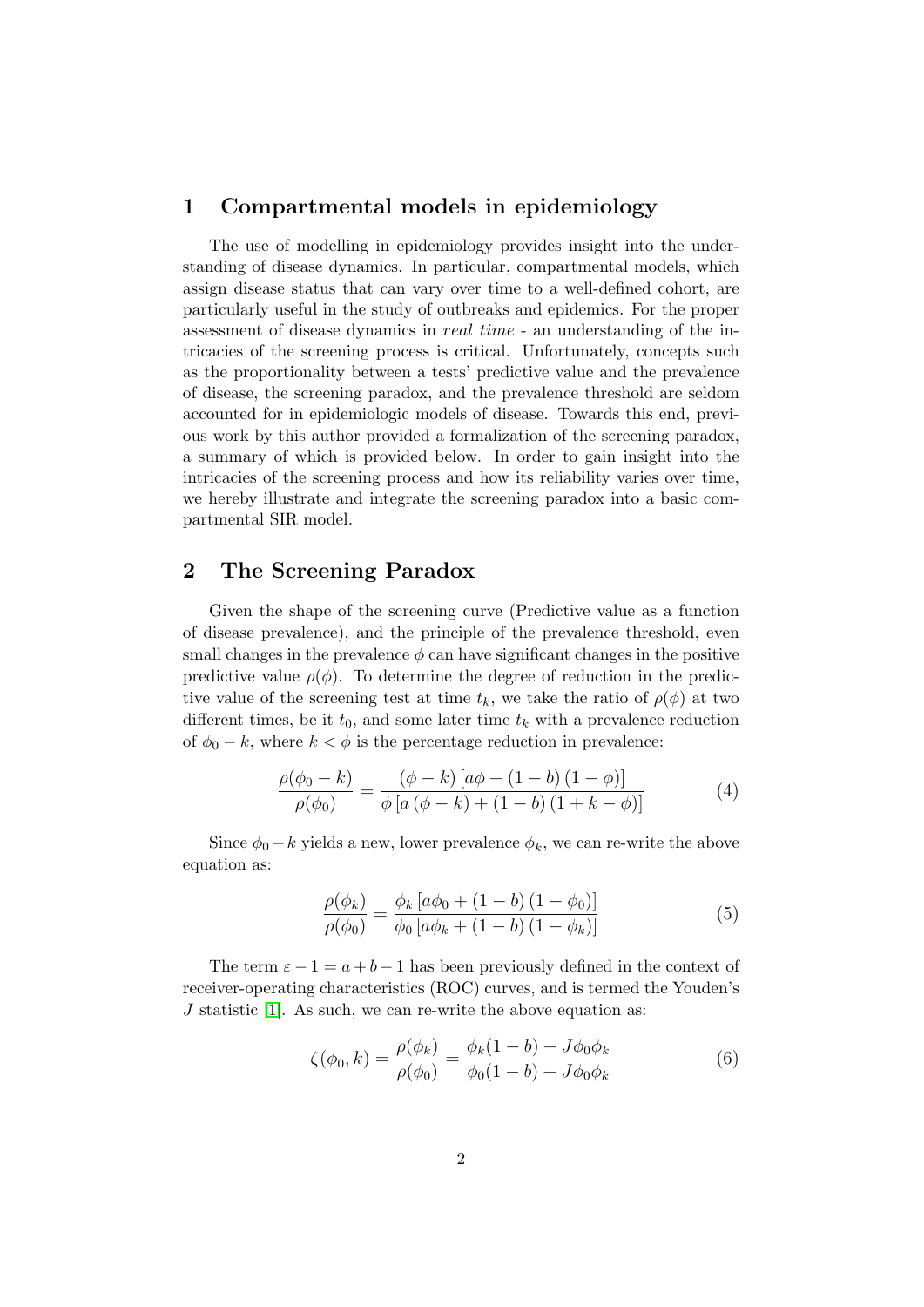From the above relationship, we infer:

$$
\lim_{k \to 0} \frac{\rho(\phi_k)}{\rho(\phi_0)} = \lim_{k \to 0} \frac{\rho(\phi_0 - k)}{\rho(\phi_0)} = \lim_{k \to 0} \zeta = 1
$$
\n(7)

 $\zeta(\phi_0, k)$  may be considered as the predictive value percentage loss as the prevalence decreases from  $\phi_0$  to  $\phi_k$ .

Since the positive predictive value of a test is prevalence-dependent, the screening paradox can be explained as follows: if a disease process is screened for and subsequently treated, its prevalence would drop in the population, which as per Bayes' theorem, would make the tests' predictive value drop in return. Put another way, a very powerful screening test would, by performing and succeeding at the very task it was developed to do, paradoxically reduce its ability to correctly identify individuals with the disease it screens for in the future over some time  $t$ . Simply stated, the screening paradox affirms that an increase in screening eventually leads to less, or more accurately, lower quality screening as the prevalence drops below the prevalence threshold  $\phi_e$ . The mechanism by which the screening paradox arises is depicted through the following arrow flow diagram (Figure 1):

> Given the presence of a disease amenable to screening: As per the  $Wilson - Jungner$  criteria [\[2\]](#page-9-1): 1)  $\uparrow$  Screening  $\rightarrow \uparrow$  Treatment As per the axiom of prevalence [\[3\]](#page-9-2): 2)  $\uparrow$  Treatment  $\rightarrow \downarrow$  Prevalence As per Bayes' Theorem [\[4\]](#page-9-3): 3)  $\downarrow$  Prevalence  $\rightarrow \downarrow$  Positive Predictive Value As per the principles of consumer value and utility [\[5\]](#page-9-4): 4)  $\downarrow$  Positive Predictive Value  $\rightarrow \downarrow$  Screening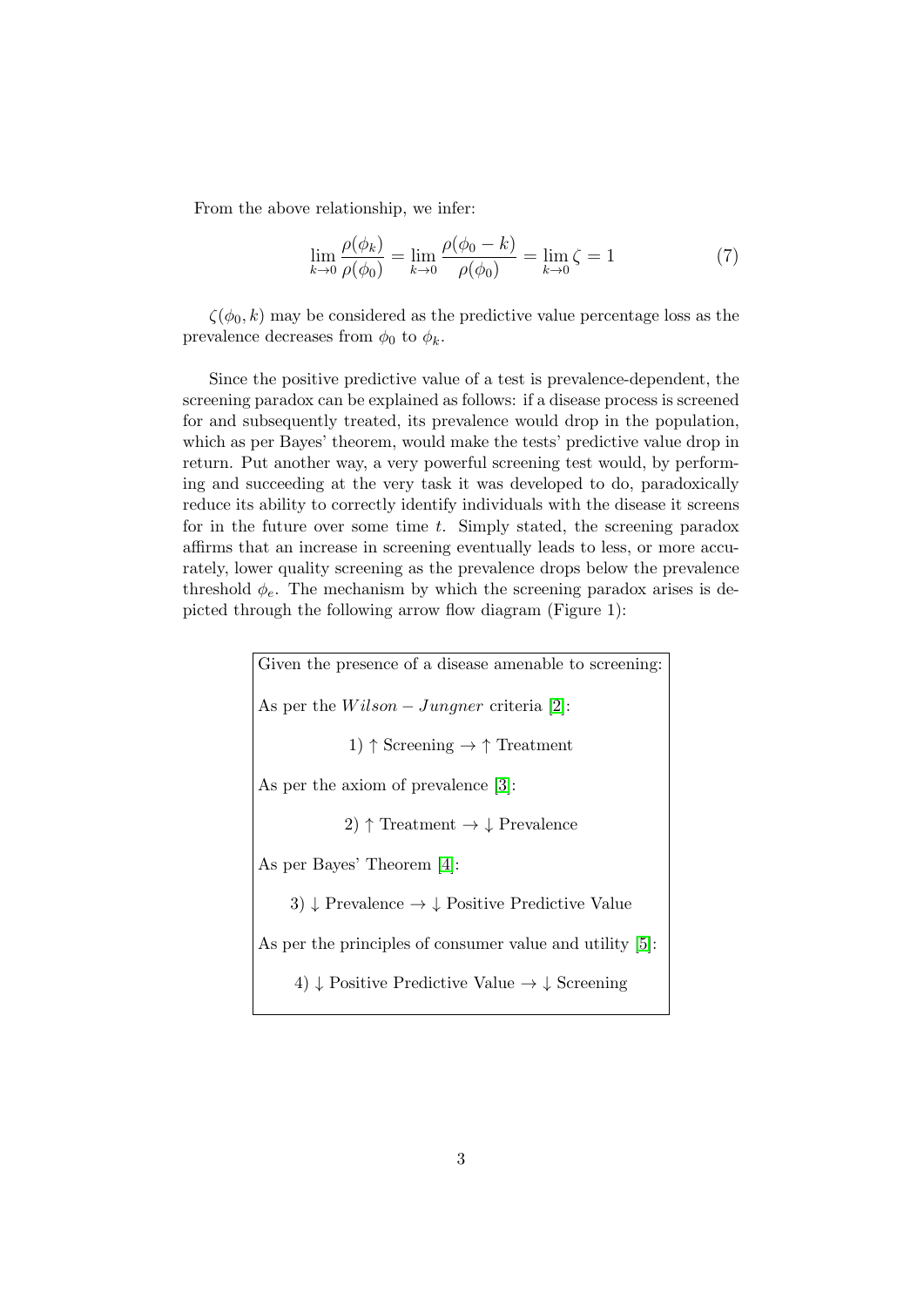### 3 Modified SIR: the SIR-P Model

To better illustrate the ideas above, we can take an infectious disease we shall call "X" for simplicity's sake. The condition need not be infectious in nature, but an infectious agent lends itself well to the application of the concepts herein described. To estimate how the prevalence of disease X changes over time in a community outbreak, we can come up with a theoretical SIR model [\[6\]](#page-9-5). An SIR model is an epidemiological model that computes the theoretical number of people infected with a contagious illness in a closed population over time. The name of this class of models derives from the fact that they involve coupled ordinary differential equations relating the number of susceptible people  $S(t)$ , number of people infected  $I(t)$ , and number of people who have recovered  $R(t)$  over time t [\[7\]](#page-9-6). One of the simplest SIR models is the Kermack-McKendrick model [\[8\]](#page-9-7). The dynamics of an infectious epidemic, such as the case of X, are often much faster than the dynamics of birth and death due to other causes than X, therefore, birth and death are often omitted in simple compartmental models. Otherwise stated - the population remains relatively stable over time t so that the individual parameters can change, but the total number of individual remains stable:

$$
S(t) + I(t) + R(t) = N \tag{8}
$$

where N is some constant.

The SIR system can be expressed by the following set of ordinary differential equations:

$$
\frac{dS}{dt} = -\frac{\beta IS}{N} \tag{9}
$$

$$
\frac{dI}{dt} = \frac{\beta IS}{N} - \gamma I \tag{10}
$$

$$
\frac{dI}{dt} = \gamma I \tag{11}
$$

where  $\beta$  is the average infection rate,  $\gamma$  is the recovery rate, S is the proportion of susceptible population,  $I$  is the proportion of infected,  $R$  is the proportion of removed population (either by death or recovery), and N is the sum of the latter three. From the above equations we obtain the basic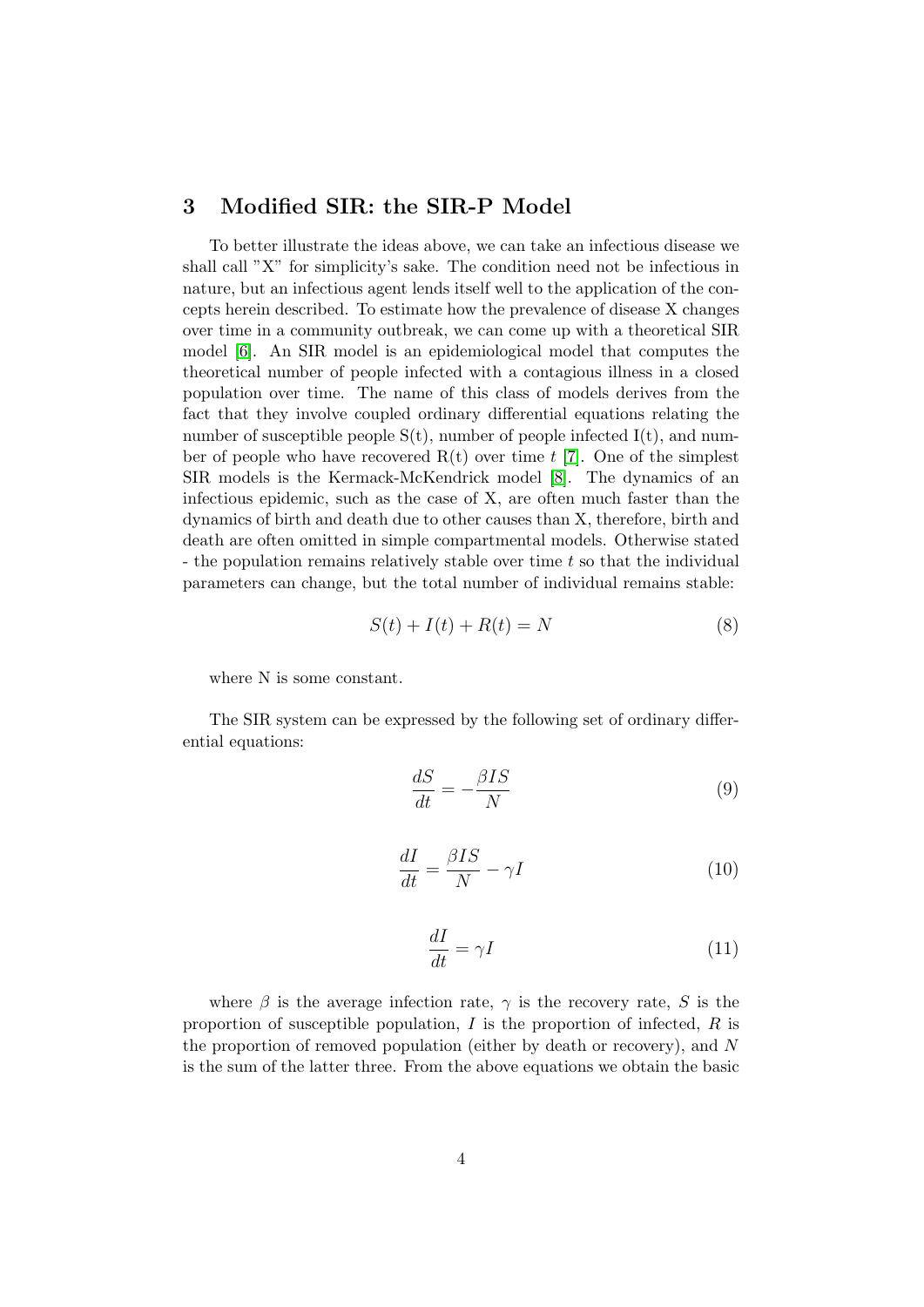reproduction number  $(R_0)$  as a ratio of infection-to-recovery rates [\[9\]](#page-9-8):

$$
R_0 = \frac{\beta}{\gamma} \tag{12}
$$

The ensuing equation to determine the number of susceptible individuals as a function of time becomes:

$$
S(t) = S(0)e^{-R_0(R(t) - R(0))/N}
$$
\n(13)

where  $S(0)$  and  $R(0)$  are the initial numbers of, susceptible and recovered/dead subjects, respectively. The graphical representation of the above dynamics over some time  $t$  is seen in Figure 2:



Figure 2. Dynamics of the SIR Model

For the purpose of the screening paradox, we need only focus on equation 10, the rate of change of active infections  $dI/dt$ , which as a rate reflects the incidence of disease, but as an absolute value in a specific time  $t$  yields the prevalence of disease  $X$  at that point in time (Figure 3). We can use this value to determine how the PPV fluctuates over time. The differential equation relating the changes in PPV over time  $t$  therefore becomes:

$$
\rho(\phi, t) = \frac{a\left[\frac{\beta IS}{N} - \gamma I\right]}{a\left[\frac{\beta IS}{N} - \gamma I\right] + (1 - b)(1 - \left[\frac{\beta IS}{N} - \gamma I\right]\right]} = \frac{a\frac{dI}{dt}}{a\frac{dI}{dt} + (1 - b)(1 - \frac{dI}{dt})} \tag{14}
$$

Towards this end, let us assume that the condition X has a screening test with excellent sensitivity and specificity parameters of 95 and 99 percent, respectively. According to equation 12, this test would have a prevalence threshold of 9.3 percent. Using this threshold, we can illustrate the full SIR model as follows (Figure 3):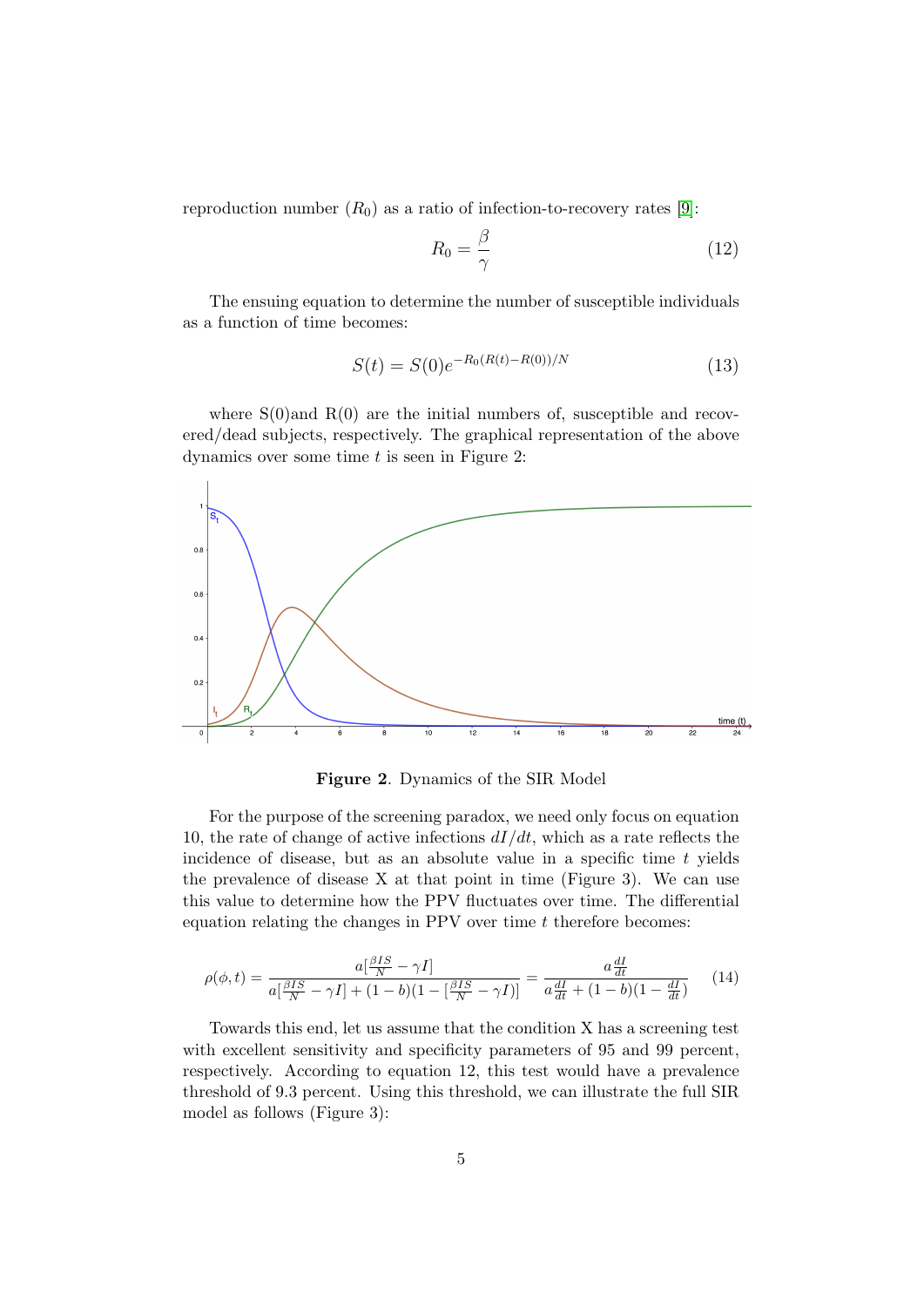

 $\circ$ 



Number of weeks (n)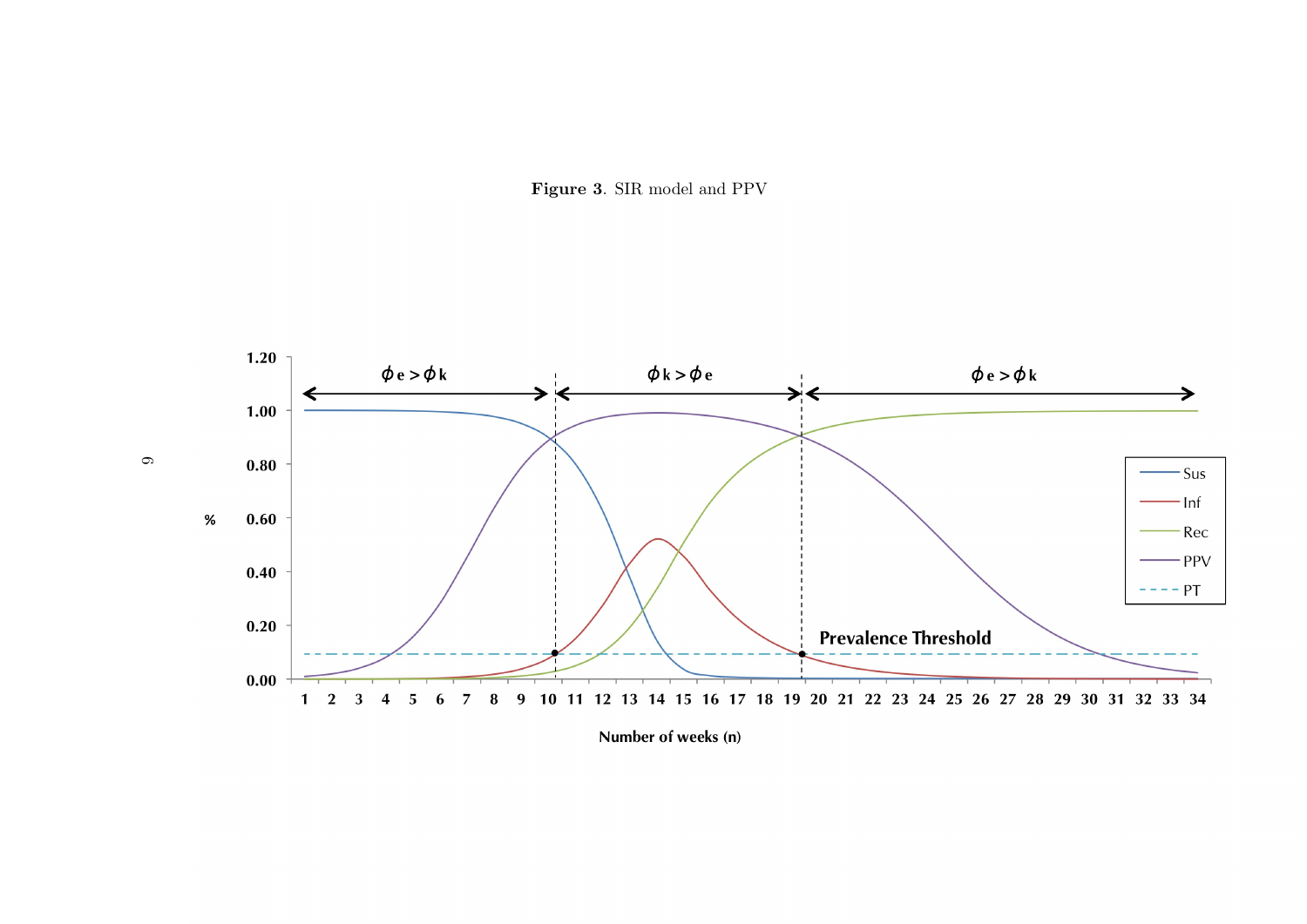Note the rise of the PPV (purple) as a function of prevalence (red). The delineation of the prevalence threshold (PT) at week 10 shows a corresponding flattening of the PPV, which holds steady almost horizontally. We thus observe that as the prevalence crosses the PT, the test performs well, with greater than 90 percent predictive value. However, once the prevalence drops below the PT once again, around week 19, the PPV begins to drop anew. Of note, this is a consequence of the success of the screening test in the first place - leading to the accurate detection of disease in a higher proportion of individuals once the prevalence threshold has been crossed and people being adequately treated or quarantined to prevent further spread. In other words - as stated before - by performing and succeeding at the very task it was developed to do, a screening test paradoxically reduces its predictive ability to correctly identify individuals with the disease it screens for in the future. The degree to which this paradoxical effect is observed depends on where we set our original prevalence,  $\phi_0$ , since  $\zeta(\phi)$  depends on both  $\phi_0$  and k.

Likewise, we can use the SIR model to come demonstrate the dynamics of the epidemic of disease X in real-time, numerically, as observed in Table 1. The disease manifests over a number of weeks, affecting a peak 52 percent of this population by week 14. Because implicit to the paradox is the fact that  $\phi_0 > \phi_k$ , let us for argument's sake take the maximum prevalence as the starting prevalence point  $\phi_0$  - though this need not be necessarily the case since the principles described in this work apply regardless of  $\phi_0$ . The time k thus corresponds to  $\phi_k$  each subsequent week. The corresponding PPV and the ensuing  $\zeta(\phi_0, k)$  values can be seen in Table 1. Note that since our test has a sensitivity of 0.95 and a specificity of 0.99, Youden's J statistic equals  $0.95+0.99-1 = 0.94$ . Finally, we take the ceiling function n iteration number to ensure that we obtain an integer number of positive test iterations (PTI) needed to surpass the prevalence threshold - thus enhancing the reliability of the screening process [\[10\]](#page-9-9). Note that at the extremes of prevalence we would need to obtain 3 serial positive tests to achieve a PPV similar to that beyond the prevalence threshold. Once that threshold has been crossed, by definition  $n_{i\phi_e} = 1$ . As noted above, other than developing newer, better screening tests, serial testing is one way to overcome the screening paradox [\[10\]](#page-9-9) - be it with the same test done repeatedly or using a second, different diagnostic test altogether.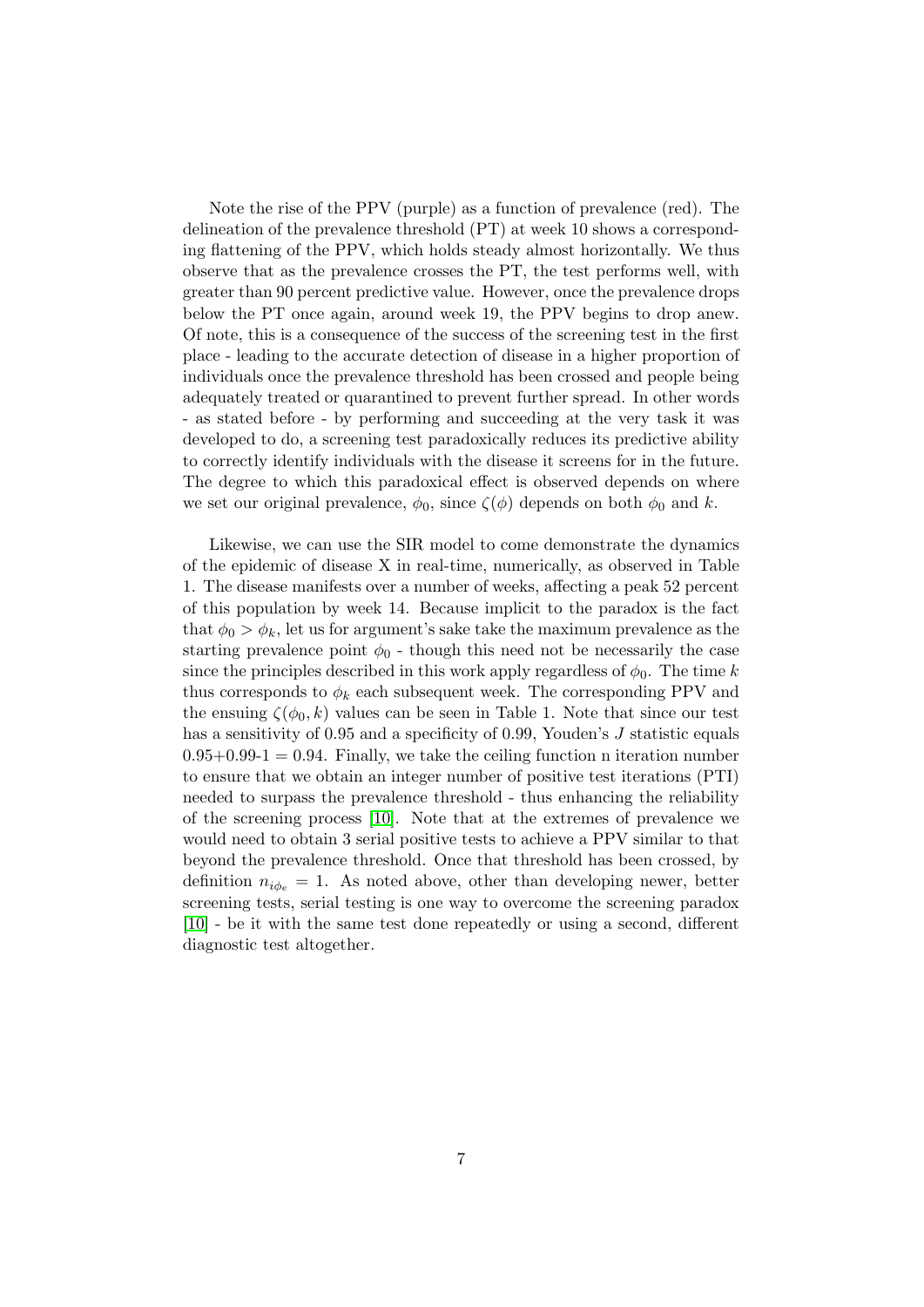| Week $(t)$      | $\mathbf{PT}$ | Susceptible | Infected   | Recovered  | <b>PPV</b>   | $\zeta(\phi_0,k)$ | $n_{i\phi_e}$ |
|-----------------|---------------|-------------|------------|------------|--------------|-------------------|---------------|
| $\mathbf{1}$    | 0.093         | 0.9999      | 0.0001     | 0.0000     | 0.0094       | 0.0095            | $3.00\,$      |
| $\overline{2}$  | 0.093         | 0.9998      | 0.0002     | 0.0000     | 0.0196       | 0.0198            | $3.00\,$      |
| $\overline{3}$  | 0.093         | 0.9995      | 0.0004     | 0.0001     | 0.0405       | 0.0409            | $3.00\,$      |
| $\bf 4$         | 0.093         | 0.9988      | 0.0009     | 0.0003     | 0.0816       | 0.0824            | $3.00\,$      |
| $\bf 5$         | 0.093         | 0.9975      | 0.0020     | 0.0006     | 0.1577       | $0.1592\,$        | $2.00\,$      |
| $\overline{6}$  | 0.093         | 0.9946      | 0.0041     | 0.0012     | 0.2829       | 0.2857            | 2.00          |
| $\overline{7}$  | 0.093         | 0.9887      | 0.0087     | 0.0026     | 0.4541       | 0.4585            | $2.00\,$      |
| $\overline{8}$  | 0.093         | 0.9764      | 0.0181     | $0.0055\,$ | 0.6372       | 0.6433            | $2.00\,$      |
| $\overline{9}$  | $\,0.093\,$   | 0.9508      | 0.0376     | 0.0115     | 0.7878       | 0.7955            | $2.00\,$      |
| 10              | 0.093         | 0.8993      | 0.0766     | 0.0241     | 0.8874       | 0.8960            | $2.00\,$      |
| $\overline{11}$ | 0.093         | 0.8002      | $0.1502\,$ | 0.0496     | 0.9438       | 0.9529            | $1.00\,$      |
| 12              | 0.093         | 0.6271      | 0.2733     | 0.0997     | 0.9728       | 0.9822            | $1.00\,$      |
| $\overline{13}$ | 0.093         | 0.3803      | 0.4289     | 0.1908     | 0.9862       | 0.9957            | $1.00\,$      |
| $14\,$          | 0.093         | 0.1454      | 0.5208     | 0.3337     | 0.9904       | 1.0000            | $1.00\,$      |
| 15              | 0.093         | 0.0364      | 0.4563     | 0.5074     | 0.9876       | 0.9972            | 1.00          |
| $16\,$          | 0.093         | 0.0125      | 0.3281     | 0.6594     | 0.9789       | 0.9884            | 1.00          |
| $17\,$          | 0.093         | 0.0066      | 0.2246     | 0.7688     | 0.9649       | 0.9743            | 1.00          |
| 18              | 0.093         | 0.0044      | 0.1519     | 0.8437     | 0.9445       | 0.9536            | $1.00\,$      |
| 19              | 0.093         | 0.0035      | 0.1022     | 0.8943     | $\,0.9154\,$ | 0.9242            | $1.00\,$      |
| $\overline{20}$ | 0.093         | 0.0030      | 0.0687     | 0.9284     | 0.8751       | 0.8835            | 2.00          |
| 21              | 0.093         | 0.0027      | 0.0461     | 0.9513     | 0.8210       | 0.8290            | 2.00          |
| $\overline{22}$ | 0.093         | 0.0025      | 0.0309     | 0.9666     | 0.7517       | 0.7590            | $2.00\,$      |
| $23\,$          | $\,0.093\,$   | 0.0024      | 0.0207     | 0.9769     | 0.6676       | 0.6741            | $2.00\,$      |
| 24              | 0.093         | 0.0023      | 0.0139     | 0.9838     | 0.5720       | 0.5775            | $2.00\,$      |
| $25\,$          | 0.093         | 0.0023      | 0.0093     | 0.9884     | 0.4713       | 0.4758            | $2.00\,$      |
| $\overline{26}$ | 0.093         | 0.0022      | 0.0062     | 0.9915     | 0.3731       | 0.3768            | $2.00\,$      |
| $\overline{27}$ | 0.093         | 0.0022      | 0.0042     | 0.9936     | 0.2847       | 0.2874            | 2.00          |
| $\overline{28}$ | 0.093         | 0.0022      | 0.0028     | 0.9950     | 0.2102       | 0.2123            | 2.00          |
| 29              | 0.093         | 0.0022      | 0.0019     | 0.9959     | 0.1512       | 0.1527            | 2.00          |
| $\overline{30}$ | $\,0.093\,$   | 0.0022      | 0.0013     | 0.9966     | 0.1065       | 0.1076            | 2.00          |
| $\overline{31}$ | 0.093         | 0.0022      | 0.0008     | 0.9970     | 0.0739       | 0.0747            | $3.00\,$      |
| $\overline{32}$ | 0.093         | 0.0022      | 0.0006     | 0.9973     | 0.0508       | 0.0512            | $3.00\,$      |
| 33              | 0.093         | 0.0022      | 0.0004     | 0.9974     | 0.0346       | 0.0349            | $3.00\,$      |
| $\overline{34}$ | 0.093         | 0.0022      | 0.0003     | 0.9976     | 0.0234       | 0.0236            | $3.00\,$      |

Table 1. Numerical representation of the SIR model

Model for a screening test with 95  $\%$  sensitivity and 99  $\%$  specificity over time t. PPV = positive predictive value,  $\zeta(\phi)$  is the PPV ratio between  $\phi_0$ and  $\phi_k$ , N = number of iterations to overcome the screening paradox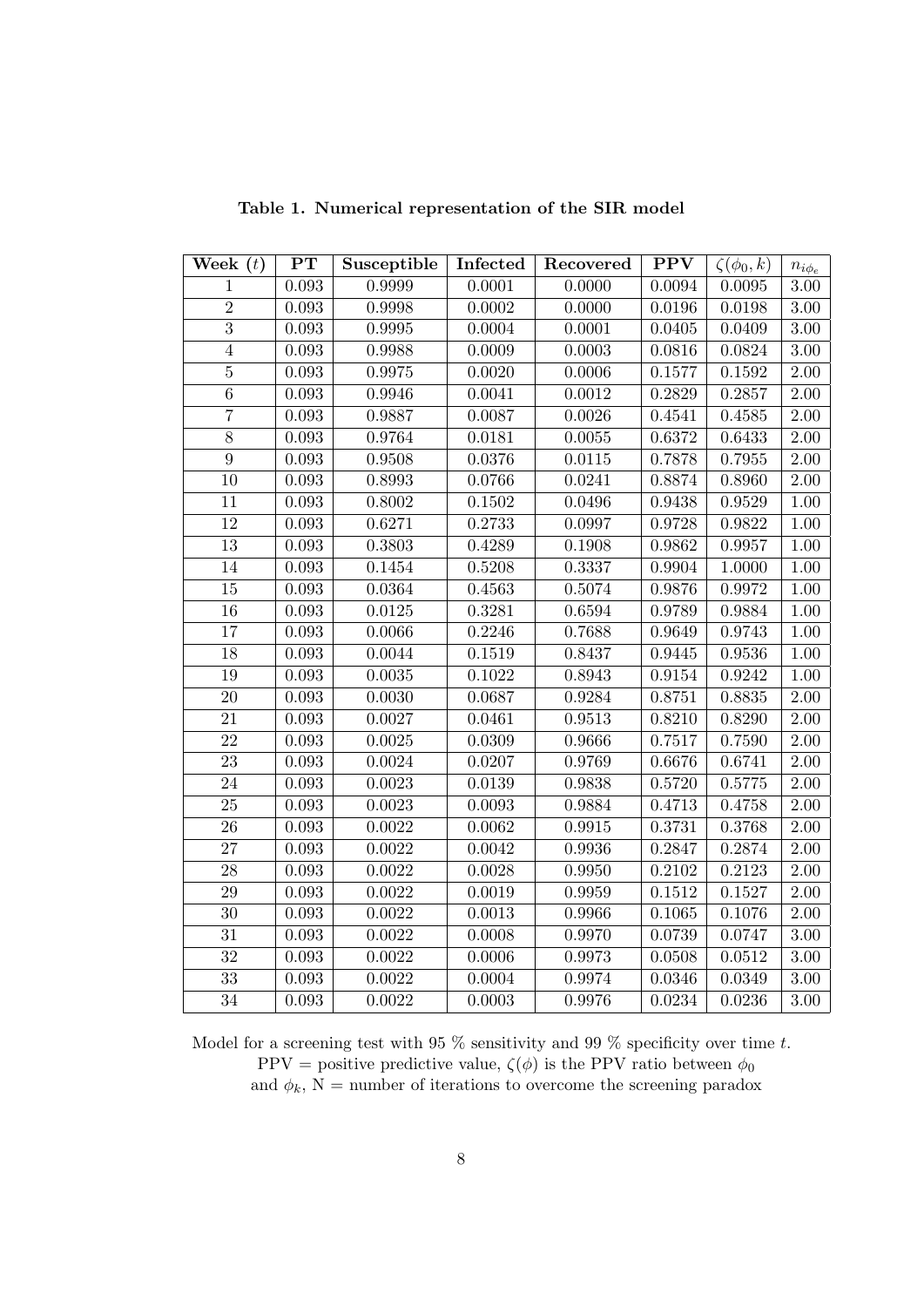## 4 Conclusion

In this manuscript, we explore the mathematical model which formalizes the screening paradox and explore its implications for population level screening programs as a function of the position of the initial prevalence of a condition relative to the prevalence threshold level of its screening test. Likewise, we provide a mathematical model to determine the predictive value percentage loss as the prevalence decreases and define the number of positive test iterations (PTI) needed to reverse the effects of the paradox when a single test is undertaken serially. Given their theoretical nature, clinical application of the concepts herein reported need validation prior to implementation. Meanwhile, an understanding of how the dynamics of prevalence can affect the PPV over time can help inform clinicians as to the reliability of a screening test's results.